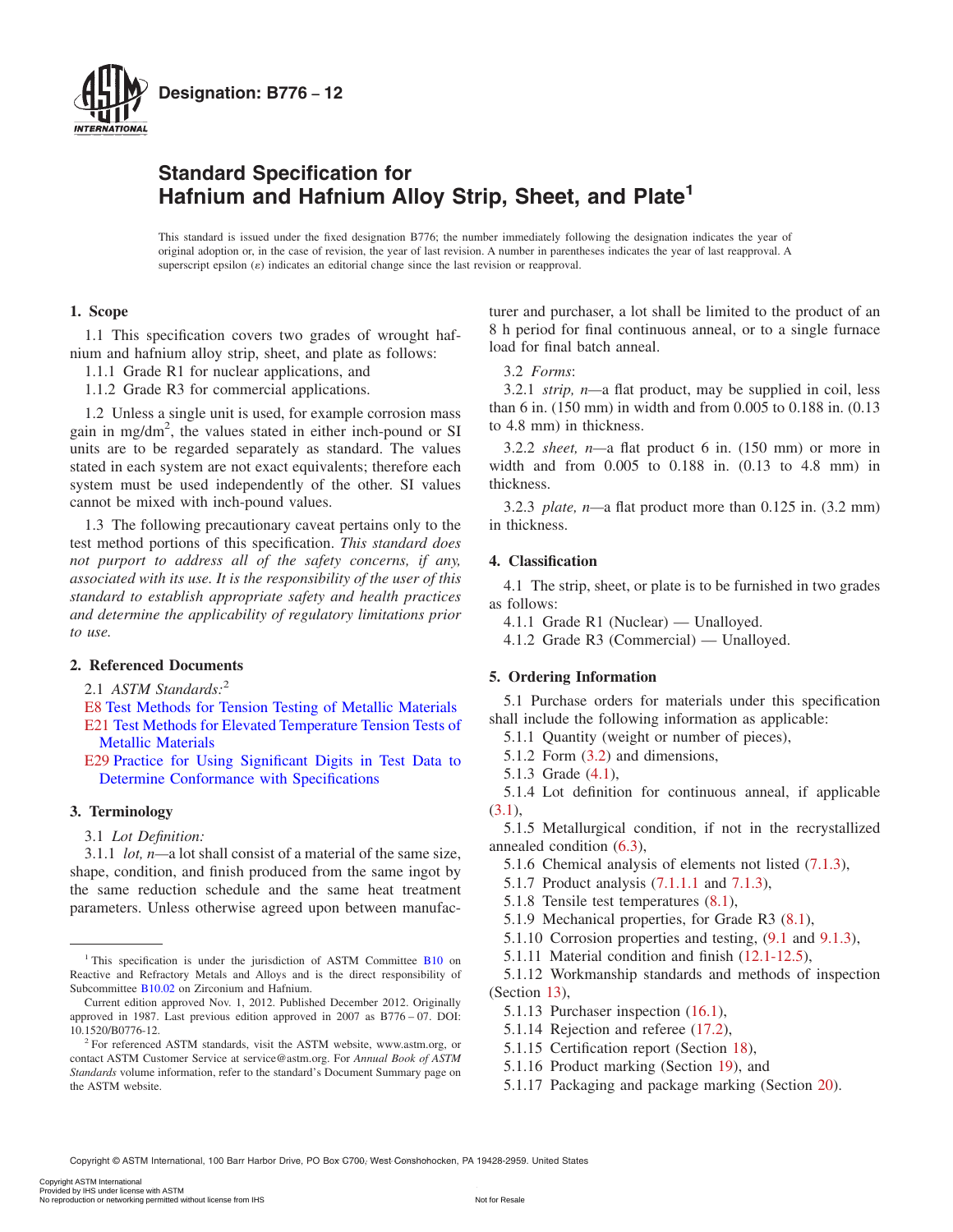<span id="page-1-0"></span>NOTE 1—A typical ordering description is as follows: twenty-eight pieces hafnium plate, annealed; mechanically descaled and pickled; 0.158 by 6.000 in. thick by 18-in. long lengths; Grade R1; ASTM B776 – 07.

### **6. Materials and Manufacture**

6.1 Material covered by this specification shall be made from ingots that are produced by vacuum or plasma arc melting, vacuum electron-beam melting, a combination of these three methods or other melting processes conventionally used for reactive metals. All processes to be done in furnaces usually used for reactive metals.

#### **7. Chemical Composition**

**TABLE 1 Chemical Requirements**

|                                                                                                           |                                      | 6.2 The various mill products covered by this specification                                                                                                                                                                                                                                                                                                                                                                                                                                                |                                                                                                                                                                                                                                                                                                                                                                                                                                                                                                                                                                                                                                                                                                                                                                                                             |
|-----------------------------------------------------------------------------------------------------------|--------------------------------------|------------------------------------------------------------------------------------------------------------------------------------------------------------------------------------------------------------------------------------------------------------------------------------------------------------------------------------------------------------------------------------------------------------------------------------------------------------------------------------------------------------|-------------------------------------------------------------------------------------------------------------------------------------------------------------------------------------------------------------------------------------------------------------------------------------------------------------------------------------------------------------------------------------------------------------------------------------------------------------------------------------------------------------------------------------------------------------------------------------------------------------------------------------------------------------------------------------------------------------------------------------------------------------------------------------------------------------|
| nonferrous plants.<br>the purchase order.<br>7. Chemical Composition<br>quirements prescribed in Table 1. |                                      | shall be formed with the conventional extrusion, forging, or<br>rolling equipment normally found in primary ferrous and<br>6.3 The sheet, strip, and plate shall be supplied in the<br>recrystallized annealed condition unless otherwise specified in<br>7.1 The grades of R1 and R3 metal covered by this<br>specification shall conform to the chemical composition re-<br>7.1.1 The elements listed in Table 1 are intentional alloy<br>additions or elements which are inherent to the manufacture of | 7.1.3 When agreed upon by producer and purchaser and<br>requested by the purchaser in his written purchase order<br>chemical analysis shall be completed for specific residua<br>elements not listed in this specification.<br>7.2 The manufacturer's ingot analysis shall be considered<br>the chemical analysis, except for certain cases where tests or<br>product are required, as specified in 14.1.1.<br>7.2.1 The ingot shall be sampled in sufficient places along<br>the side wall so that the top sample is within $5$ in. $(125 \text{ mm})$ o<br>the top face and the distance between samples or between the<br>bottom face and a sample does not exceed one ingot diameter<br>A minimum of three samples per ingot is required.<br>7.2.2 These samples shall be analyzed for the alloying and |
| sponge, ingot or mill product.                                                                            |                                      |                                                                                                                                                                                                                                                                                                                                                                                                                                                                                                            | impurity elements given in Table 1.                                                                                                                                                                                                                                                                                                                                                                                                                                                                                                                                                                                                                                                                                                                                                                         |
|                                                                                                           |                                      | 7.1.1.1 Elements other than those listed in Table 1 are                                                                                                                                                                                                                                                                                                                                                                                                                                                    | 7.2.3 Alternatively, the manufacturer may sample an inter                                                                                                                                                                                                                                                                                                                                                                                                                                                                                                                                                                                                                                                                                                                                                   |
|                                                                                                           |                                      | deemed to be capable of occurring in the grades listed in                                                                                                                                                                                                                                                                                                                                                                                                                                                  | mediate or final size during processing with the same fre                                                                                                                                                                                                                                                                                                                                                                                                                                                                                                                                                                                                                                                                                                                                                   |
|                                                                                                           |                                      | Table 1 by and only by way of unregulated or unanalyzed scrap                                                                                                                                                                                                                                                                                                                                                                                                                                              | quency and in the same positions relative to the ingot a                                                                                                                                                                                                                                                                                                                                                                                                                                                                                                                                                                                                                                                                                                                                                    |
|                                                                                                           |                                      | additions to the ingot melt. Therefore, product analysis for                                                                                                                                                                                                                                                                                                                                                                                                                                               | specified in 7.2.1 to determine the composition, except fo                                                                                                                                                                                                                                                                                                                                                                                                                                                                                                                                                                                                                                                                                                                                                  |
|                                                                                                           |                                      | elements not listed in Table 1 shall not be required unless                                                                                                                                                                                                                                                                                                                                                                                                                                                | hydrogen and nitrogen, which shall be determined on the                                                                                                                                                                                                                                                                                                                                                                                                                                                                                                                                                                                                                                                                                                                                                     |
|                                                                                                           |                                      | specified and shall be considered to be in excess of the intent                                                                                                                                                                                                                                                                                                                                                                                                                                            | finished product.                                                                                                                                                                                                                                                                                                                                                                                                                                                                                                                                                                                                                                                                                                                                                                                           |
| of this specification.                                                                                    |                                      | 7.1.2 Elements intentionally added to the melt must be<br>identified, analyzed, and reported in the chemical analysis.                                                                                                                                                                                                                                                                                                                                                                                     | 7.3 Check Analysis:<br>7.3.1 Check analysis is an analysis made by the purchaser of<br>the manufacturer of the metal after it has been processed into                                                                                                                                                                                                                                                                                                                                                                                                                                                                                                                                                                                                                                                       |
|                                                                                                           | <b>TABLE 1 Chemical Requirements</b> |                                                                                                                                                                                                                                                                                                                                                                                                                                                                                                            | finished mill forms, and is either for the purpose of verifying<br>the composition of a heat or lot or to determine variations in<br>composition within a heat or lot. Acceptance or rejection of a                                                                                                                                                                                                                                                                                                                                                                                                                                                                                                                                                                                                         |
| Elements                                                                                                  |                                      | Composition, Weight                                                                                                                                                                                                                                                                                                                                                                                                                                                                                        | lot of material may be made by the purchaser on the basis o                                                                                                                                                                                                                                                                                                                                                                                                                                                                                                                                                                                                                                                                                                                                                 |
|                                                                                                           | Grade R1                             | Grade R3                                                                                                                                                                                                                                                                                                                                                                                                                                                                                                   | this check analysis.                                                                                                                                                                                                                                                                                                                                                                                                                                                                                                                                                                                                                                                                                                                                                                                        |
| Aluminum                                                                                                  | 0.010                                | 0.050                                                                                                                                                                                                                                                                                                                                                                                                                                                                                                      | 7.3.2 Check analysis limits shall be as specified in Table 2                                                                                                                                                                                                                                                                                                                                                                                                                                                                                                                                                                                                                                                                                                                                                |
| Carbon<br>Chromium                                                                                        | 0.015<br>0.010                       | 0.025<br>0.050                                                                                                                                                                                                                                                                                                                                                                                                                                                                                             | These limits are the amounts an individual result for a given                                                                                                                                                                                                                                                                                                                                                                                                                                                                                                                                                                                                                                                                                                                                               |
|                                                                                                           | 0.010                                | $\cdots$                                                                                                                                                                                                                                                                                                                                                                                                                                                                                                   |                                                                                                                                                                                                                                                                                                                                                                                                                                                                                                                                                                                                                                                                                                                                                                                                             |
|                                                                                                           | 0.0025                               | 0.0050                                                                                                                                                                                                                                                                                                                                                                                                                                                                                                     |                                                                                                                                                                                                                                                                                                                                                                                                                                                                                                                                                                                                                                                                                                                                                                                                             |
|                                                                                                           | 0.050                                | 0.0750                                                                                                                                                                                                                                                                                                                                                                                                                                                                                                     | Table 1.                                                                                                                                                                                                                                                                                                                                                                                                                                                                                                                                                                                                                                                                                                                                                                                                    |
|                                                                                                           | 0.0020                               |                                                                                                                                                                                                                                                                                                                                                                                                                                                                                                            |                                                                                                                                                                                                                                                                                                                                                                                                                                                                                                                                                                                                                                                                                                                                                                                                             |
|                                                                                                           | 0.0050                               | $\cdots$                                                                                                                                                                                                                                                                                                                                                                                                                                                                                                   |                                                                                                                                                                                                                                                                                                                                                                                                                                                                                                                                                                                                                                                                                                                                                                                                             |
| Copper<br>Hydrogen<br>Iron<br>Molybdenum<br>Nickel<br>Niobium                                             | 0.010                                | $\cdots$                                                                                                                                                                                                                                                                                                                                                                                                                                                                                                   | element may vary under or over the specified limits shown in<br>7.3.3 Check analysis tolerances do not broaden the specified<br>heat analysis requirements but cover variations between labo<br>ratories in the measurement of chemical content.                                                                                                                                                                                                                                                                                                                                                                                                                                                                                                                                                            |
|                                                                                                           | 0.010                                | 0.015                                                                                                                                                                                                                                                                                                                                                                                                                                                                                                      |                                                                                                                                                                                                                                                                                                                                                                                                                                                                                                                                                                                                                                                                                                                                                                                                             |
| Nitrogen<br>Oxygen<br>Silicon                                                                             | 0.040<br>0.010                       | 0.130<br>0.050                                                                                                                                                                                                                                                                                                                                                                                                                                                                                             |                                                                                                                                                                                                                                                                                                                                                                                                                                                                                                                                                                                                                                                                                                                                                                                                             |
| Tantalum                                                                                                  | 0.020                                |                                                                                                                                                                                                                                                                                                                                                                                                                                                                                                            |                                                                                                                                                                                                                                                                                                                                                                                                                                                                                                                                                                                                                                                                                                                                                                                                             |
| Tin                                                                                                       | 0.0050                               |                                                                                                                                                                                                                                                                                                                                                                                                                                                                                                            |                                                                                                                                                                                                                                                                                                                                                                                                                                                                                                                                                                                                                                                                                                                                                                                                             |
| Titanium                                                                                                  | 0.010                                | 0.050                                                                                                                                                                                                                                                                                                                                                                                                                                                                                                      | 8. Mechanical Properties                                                                                                                                                                                                                                                                                                                                                                                                                                                                                                                                                                                                                                                                                                                                                                                    |
| Tungsten                                                                                                  | 0.0150                               | 0.0150                                                                                                                                                                                                                                                                                                                                                                                                                                                                                                     | 7.3.4 The manufacturer shall not ship material that i<br>outside the limits specified in Table 1 for the applicable grade                                                                                                                                                                                                                                                                                                                                                                                                                                                                                                                                                                                                                                                                                   |
| Uranium                                                                                                   | 0.0010                               | $\cdots$                                                                                                                                                                                                                                                                                                                                                                                                                                                                                                   |                                                                                                                                                                                                                                                                                                                                                                                                                                                                                                                                                                                                                                                                                                                                                                                                             |
| Vanadium                                                                                                  | 0.0050                               | $\cdots$<br>А                                                                                                                                                                                                                                                                                                                                                                                                                                                                                              |                                                                                                                                                                                                                                                                                                                                                                                                                                                                                                                                                                                                                                                                                                                                                                                                             |
| Zirconium<br>Hafnium                                                                                      | Α<br>balance                         | balance                                                                                                                                                                                                                                                                                                                                                                                                                                                                                                    | 8.1 Grade R1 shall conform to the requirements prescribed<br>in Table 3 for room temperature mechanical properties. El<br>evated temperature properties shall be used to determine<br>compliance only when specified in the purchase order. When                                                                                                                                                                                                                                                                                                                                                                                                                                                                                                                                                            |

**TABLE 2 Check Analyses Limits**

| Element           | Variations Under Min. or |
|-------------------|--------------------------|
|                   | Over Max. %              |
| Hydrogen          | 0.002                    |
| Nitrogen          | 0.01                     |
| Carbon            | 0.01                     |
| Zirconium         | 0.02                     |
| Iron and Chromium | 0.025                    |
| Tin               | 0.05                     |
| Niobium           | 0.05                     |
| Oxygen            | 0.02                     |

#### 7.3 *Check Analysis:*

## **8. Mechanical Properties**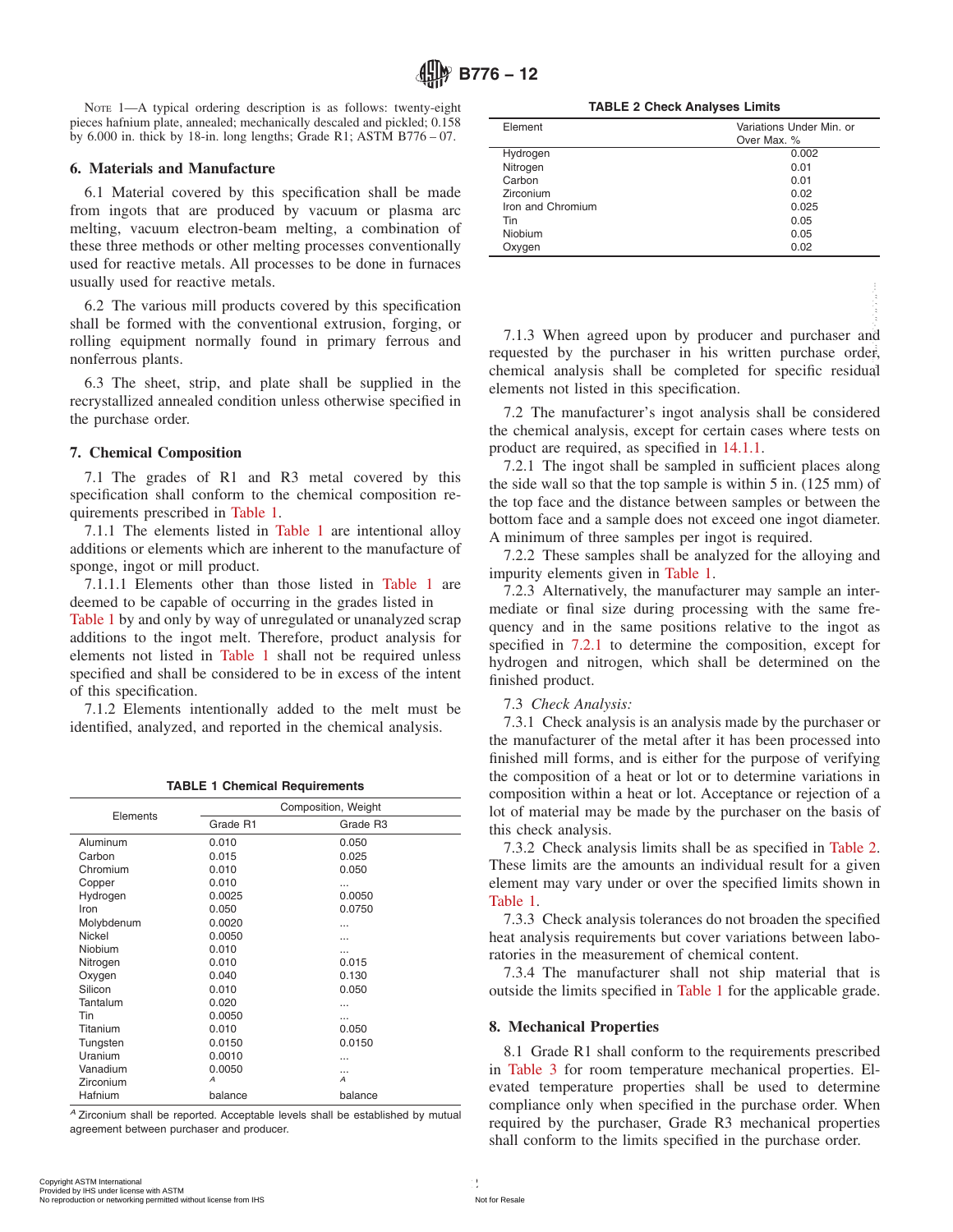**TABLE 3 Grade 1 Mechanical Properties**

<span id="page-2-0"></span>

| Sample<br>Direction | Condition | Test<br>Temperature | Tensile<br>Strength,<br>min ksi<br>(MPa) | Yield<br>Strength,<br>min ksi<br>(MPa) | Elongation,<br>(min %)<br>in<br>2 in.<br>$(50$ mm $)$ |
|---------------------|-----------|---------------------|------------------------------------------|----------------------------------------|-------------------------------------------------------|
| Longitudinal        | annealed  | RT                  | 58 (400)                                 | 22 (151)                               | 20                                                    |
| Longitudinal        | annealed  | 600°F (315°C)       | 25 (172)                                 | 11 (76)                                | 25                                                    |
| Transverse          | annealed  | RT                  | 45 (310)                                 | 25 (172)                               | 20                                                    |
| Transverse          | annealed  | 600°F (315°C)       | 23 (158)                                 | 14 (96)                                | 30                                                    |

**TABLE 4 Permissible Variations in Thickness of Hot-Rolled Hafnium Strip***<sup>A</sup>*

| Variations from Specified Thickness<br>for Widths Given,<br>Over and Under, in. (mm) |                                                 |  |  |
|--------------------------------------------------------------------------------------|-------------------------------------------------|--|--|
| 0.083 to 0.118<br>$(2.1 \text{ to } 3.0)$                                            | Over 0.118 to 0.188<br>$(3.0 \text{ to } 4.78)$ |  |  |
| 0.005(0.13)<br>0.006(0.15)                                                           | 0.006(0.15)<br>0.007(0.18)                      |  |  |
|                                                                                      |                                                 |  |  |

A Thickness measurements are taken at least <sup>3</sup>/<sub>8</sub> in. (10 mm) from edge.

## **9. Corrosion Properties**

9.1 When required by the purchaser and stated in the purchase order, the following corrosion testing shall be performed:

9.1.1 Two samples chosen at random from each lot shall be corrosion tested in water at 680°F (360°C), 2690 psi (18.5 MPa) for  $672 + 8 - 0$  h using the manufacturer's standard procedure.

9.1.2 *Grade R1—*Coupons shall exhibit a weight gain of not more than 10 mg/dm<sup>2</sup>.

9.1.3 Grade R3 will be tested for information only, if required by purchase order.

#### **10. Significance of Numerical Limits**

10.1 For the purpose of determining compliance with the specified limits for requirements of the properties listed in the following table, an observed value or a calculated value shall be rounded as indicated in accordance with the rounding methods of Practice [E29.](#page-0-0)

| Property                                                                | Rounded Unit for Observed or<br><b>Calculated Value</b>                       |
|-------------------------------------------------------------------------|-------------------------------------------------------------------------------|
| Chemical composition, and<br>tolerances (when expressed as<br>decimals) | nearest unit in the last righthand place<br>of figures of the specified limit |
| Tensile strength and vield<br>strength                                  | nearest 1000 psi (10 MPa)                                                     |
| Elongation                                                              | nearest $1\%$                                                                 |

## **11. Permissible Variations in Dimensions and Weights**

11.1 *Thickness—*The variations in thickness of strip, sheet, and plate are given in the following tables:

- 11.1.1 Hot-rolled strip, Table 4.
- 11.1.2 Cold-rolled strip, [Table 5.](#page-3-0)
- 11.1.3 Hot- and cold-rolled sheet, [Table 6.](#page-3-0)
- 11.1.4 Plate, [Table 7.](#page-3-0)

11.2 *Width—*The variations in width are given in the following tables:

11.2.1 Hot-rolled strip, [Table 8.](#page-3-0)

- 11.2.2 Cold-rolled strip, [Table 9.](#page-4-0)
- 11.2.3 Hot- and cold-rolled sheet, [Table 10.](#page-4-0)
- 11.2.4 Plate, [Table 11.](#page-5-0)

11.3 *Length—*The variations in length are given in the following tables:

- 11.3.1 Hot- and cold-rolled strip, [Table 12.](#page-5-0)
- 11.3.2 Hot- and cold-rolled sheet, [Table 13.](#page-5-0)
- 11.3.3 Plate, [Table 11.](#page-5-0)

11.4 *Crown Tolerances—*The variations in crown tolerances are given in the following tables:

11.4.1 Hot-rolled strip, [Table 14.](#page-6-0)

11.4.2 Cold-rolled strip, [Table 15.](#page-6-0)

11.4.3 Hot-rolled sheet, [Table 16.](#page-6-0)

11.4.4 Cold-rolled sheet, [Table 17.](#page-7-0)

11.5 *Camber Tolerances—*The variations in camber tolerances are given in the following tables:

- 11.5.1 Hot- and cold-rolled strip, [Table 18.](#page-7-0)
- 11.5.2 Hot- and cold-rolled sheet, [Table 19.](#page-7-0)
- 11.5.3 Plate, [Table 20.](#page-7-0)

11.6 *Diameter—*The variation in diameter tolerance for circular plates is given in [Table 21.](#page-7-0)

11.7 *Flatness—*The permissible variation from a flat surface for plate is given in [Table 22.](#page-8-0)

11.8 *Weight—*The actual shipping weight of any one item of an ordered thickness and width in any finish may exceed estimated weight by as much as 10 %.

## **12. Condition and Finish**

12.1 Sheet, strip, or plate shall be furnished in one of the following conditions as designated on the purchase order:

| Form  | Condition                                                                                                                                                          |
|-------|--------------------------------------------------------------------------------------------------------------------------------------------------------------------|
| Strip | hot-rolled<br>hot-rolled, annealed<br>cold-rolled<br>cold-rolled, annealed                                                                                         |
| Sheet | cold-rolled, annealed, followed by a final light cold-<br>rolled pass, generally on polished rolls.<br>hot-rolled<br>hot-rolled, annealed<br>cold-rolled, annealed |
| Plate | cold-rolled, annealed, followed by a final light cold-<br>rolled pass, generally on polished rolls.<br>hot-rolled<br>hot-rolled, annealed                          |

12.2 Hot-rolled sheet, strip, or plate shall be furnished with one of the following finishes, as designated in the purchase order:

12.2.1 Not descaled,

12.2.2 Mechanically descaled, or

12.2.3 Mechanically descaled and pickled.

12.3 Cold-rolled sheet or strip shall be furnished with one of the following finishes as designated in the purchase order:

12.3.1 Cold-rolled,

12.3.2 Ground 32  $\mu$ in. (0.8  $\mu$ m) rms or better, or 12.3.3 Pickled.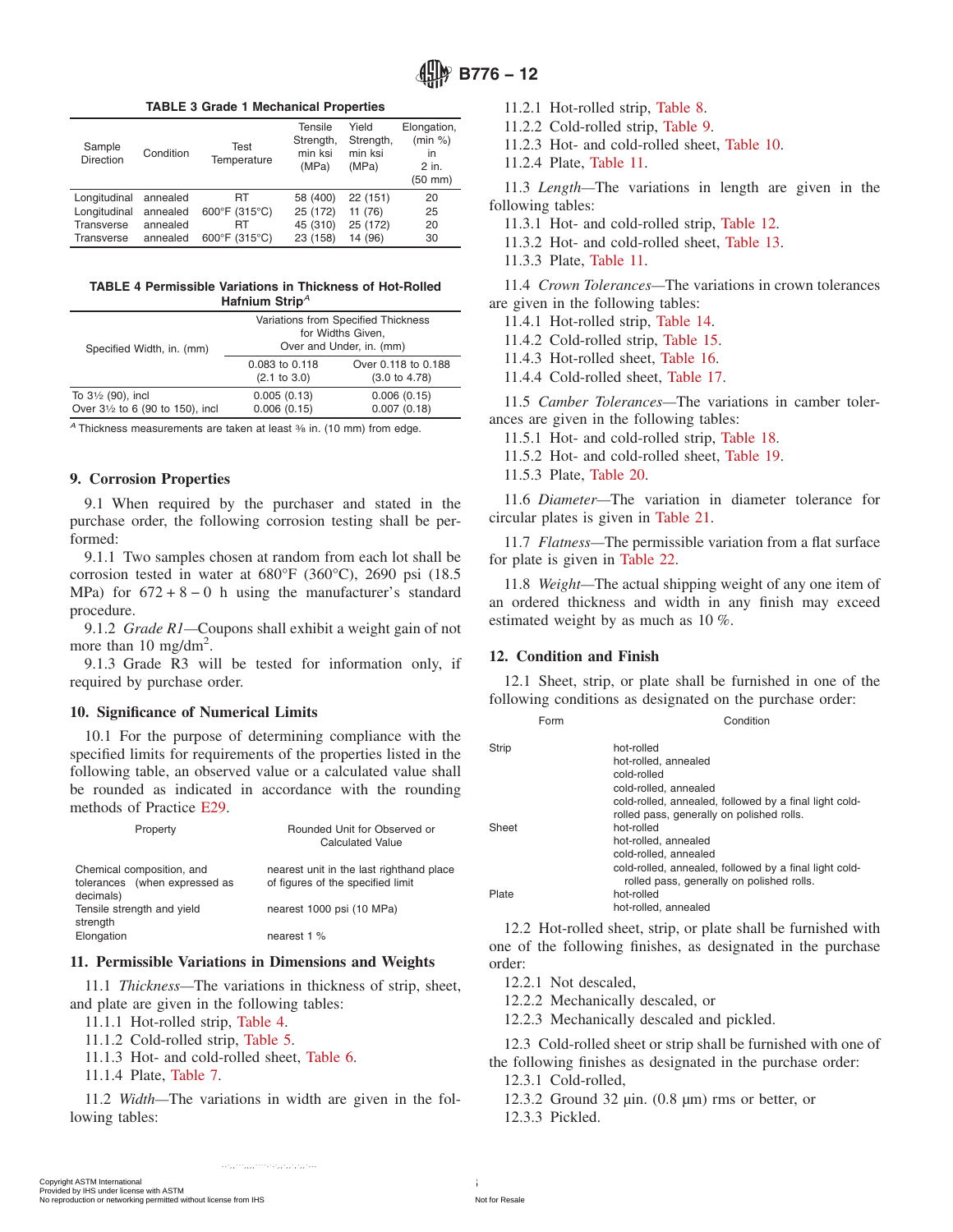# **<u></u><u></u><sup>***B***</sup> B776 – 12**

## **TABLE 5 Permissible Variations in Thickness of Cold-Rolled Hafnium Strip**

<span id="page-3-0"></span>NOTE 1—For thickness under 0.010 in. (0.25 mm) and in width to 6 in. (150 mm), a tolerance of  $\pm 10\%$  of the thickness shall apply.

NOTE 2—Thickness measurements shall be taken  $\frac{3}{8}$  in. (10 mm) in from edge of the strip, except on widths less than 1 in. (25 mm), where the tolerances are applicable for measurements at all locations.

| Specified Thickness, in. (mm)       | Permissible Variations in Thickness, for Widths Given, $\pm$ in. (mm) |                         |                          |  |  |
|-------------------------------------|-----------------------------------------------------------------------|-------------------------|--------------------------|--|--|
|                                     | $\frac{3}{16}$ to 1 (4.8 to 25), excl                                 | 1 to 3 (25 to 75), excl | 3 to 6 (75 to 150), excl |  |  |
| 0.188 to 0.160 (4.78 to 4.06), incl | 0.002(0.05)                                                           | 0.003(0.08)             | 0.004(0.10)              |  |  |
| 0.160 to 0.100 (4.05 to 2.52), incl | 0.002(0.05)                                                           | 0.002(0.05)             | 0.003(0.08)              |  |  |
| 0.099 to 0.069 (2.51 to 1.75), incl | 0.002(0.05)                                                           | 0.002(0.05)             | 0.003(0.08)              |  |  |
| 0.068 to 0.050 (1.74 to 1.27), incl | 0.002(0.05)                                                           | 0.002(005)              | 0.003(0.08)              |  |  |
| 0.049 to 0.040 (1.26 to 1.01), incl | 0.002(0.05)                                                           | 0.002(0.05)             | 0.0025(0.07)             |  |  |
| 0.039 to 0.035 (1.00 to 0.88), incl | 0.002(0.05)                                                           | 0.002(0.05)             | 0.0025(0.07)             |  |  |
| 0.034 to 0.029 (0.87 to 0.73), incl | 0.0015(0.04)                                                          | 0.015(0.04)             | 0.002(0.05)              |  |  |
| 0.028 to 0.026 (0.72 to 0.66), incl | 0.001(0.025)                                                          | 0.015(0.04)             | 0.0015(0.04)             |  |  |
| 0.025 to 0.020 (0.65 to 0.51), incl | 0.001(0.025)                                                          | 0.001(0.025)            | 0.0015(0.04)             |  |  |
| 0.019 (0.50) and under              | 0.001(0.025)                                                          | 0.001(0.025)            | 0.001(0.025)             |  |  |

#### **TABLE 6 Permissible Variations in Thickness of Hot- and Cold-Rolled Hafnium Sheet***<sup>A</sup>*

|                                                     | Hot-Rolled                | Cold-Rolled               |
|-----------------------------------------------------|---------------------------|---------------------------|
| Specified Thickness, in. (mm)                       | Permissible Variations in | Permissible Variations in |
|                                                     | Thickness, $\pm$ in. (mm) | Thickness, $\pm$ in. (mm) |
| 0.146 to 0.188 (3.70 to 4.76) excl                  | 0.014(0.35)               | 0.007(0.18)               |
| 0.131 to 0.145 (3.32 to 3.69)                       | 0.012(0.30)               | 0.006(0.15)               |
| 0.115 to 0.130 (2.92 to 3.31)                       | 0.010(0.25)               | 0.005(0.13)               |
| 0.099 to 0.114 (2.50 to 2.91)                       | 0.009(0.23)               | 0.0045(0.11)              |
| 0.084 to 0.098 (2.13 to 2.49)                       | 0.008(0.20)               | 0.004(0.10)               |
| 0.073 to 0.083 (1.85 to 2.12)                       | 0.007(0.18)               | 0.0035(0.09)              |
| $(0.059 \text{ to } 0.072 \text{ (1.49 to } 1.84))$ | 0.006(0.15)               | 0.003(0.08)               |
| 0.041 to 0.058 (1.04 to 1.48)                       | 0.005(0.13)               | 0.0025(0.07)              |
| $0.027$ to 0.040 (0.68 to 1.03)                     | 0.004(0.10)               | 0.002(0.05)               |
| 0.017 to 0.026 (0.43 to 0.67)                       | 0.003(0.08)               | 0.0015(0.04)              |
| 0.008 to 0.016 (0.20 to 0.42)                       | 0.002(0.05)               | 0.001(0.03)               |
| $0.006$ to $0.007$ (0.14 to 0.19)                   | 0.0015(0.04)              | 0.0008(0.02)              |
| $0.005(0.13)$ or less                               | 0.001(0.025)              | 0.0005(0.01)              |

### **TABLE 7 Permissible Variations in Thickness for Hafnium Plate**

| specified thickness is 0.01 in. (0.25 mm).<br>Specified Width, in. (mm)<br>$3\frac{1}{2}$ (90) and under<br>over 31/2 to 6 (90 to 150), incl                                                                                                                                                                                                                         | Mill Edge<br>$\, +$<br>$\frac{1}{8}$ (3.2)<br>$\frac{3}{16}$ (4.8) | <b>TABLE 8 Permissible Variations in Width of Hot-Rolled Hafnium Strip</b><br>$\overline{\phantom{0}}$<br>0(0) | Slit Edge<br>$+$<br>$\frac{1}{32}$ (0.8) | Permissible Variations in Width, in. (mm)<br>$\overline{\phantom{a}}$<br>$\frac{1}{32}$ (0.8) | Sheared Edge<br>$+$<br>$\frac{1}{16}$ (1.6) | $\overline{\phantom{0}}$<br>$\frac{1}{16}$ (1.6) |
|----------------------------------------------------------------------------------------------------------------------------------------------------------------------------------------------------------------------------------------------------------------------------------------------------------------------------------------------------------------------|--------------------------------------------------------------------|----------------------------------------------------------------------------------------------------------------|------------------------------------------|-----------------------------------------------------------------------------------------------|---------------------------------------------|--------------------------------------------------|
|                                                                                                                                                                                                                                                                                                                                                                      |                                                                    |                                                                                                                |                                          |                                                                                               |                                             |                                                  |
|                                                                                                                                                                                                                                                                                                                                                                      |                                                                    |                                                                                                                |                                          |                                                                                               |                                             |                                                  |
|                                                                                                                                                                                                                                                                                                                                                                      |                                                                    |                                                                                                                |                                          |                                                                                               |                                             |                                                  |
| <sup>B</sup> For circles, the over thickness tolerances in this table apply to the diameter of the circle corresponding to the width ranges shown. For plates of irregular shape, the over<br>thickness tolerances apply to the greatest width corresponding to the width ranges shown. For plates up to 10 in. (250 mm) incl. in thickness, the tolerance under the |                                                                    |                                                                                                                |                                          |                                                                                               |                                             |                                                  |
| 8.0 to 10.0 (200 to 250), incl<br>A Thickness is measured along the longitudinal edges of the plate at least % in. (10 mm), but not more than 3 in. (75 mm) from the edge.                                                                                                                                                                                           |                                                                    | 0.450(11.43)                                                                                                   |                                          | 0.540 (13.72)                                                                                 | 0.630(16.00)                                | $\cdots$                                         |
| 6.0 to 8.0 (150 to 200), excl                                                                                                                                                                                                                                                                                                                                        |                                                                    | 0.350(8.89)                                                                                                    |                                          | 0.420(10.67)                                                                                  | 0.490(12.45)                                | 0.560 (14.22)                                    |
| 3.0 to 4.0 (75 to 100), excl<br>4.0 to 6.0 (100 to 150), excl                                                                                                                                                                                                                                                                                                        |                                                                    | 0.175(4.44)<br>0.250(6.35)                                                                                     |                                          | 0.210(5.33)<br>0.300(7.62)                                                                    | 0.245(6.22)<br>0.350(8.89)                  | 0.280(7.11)<br>0.400(10.16)                      |
| 2.0 to 3.0 (50 to 75), excl                                                                                                                                                                                                                                                                                                                                          |                                                                    | 0.125(3.18)                                                                                                    |                                          | 0.150(3.81)                                                                                   | 0.175(4.44)                                 | 0.200(5.08)                                      |
| 0.75 to 1.0 (19 to 25), excl<br>1.0 to 2.0 (25 to 50), excl                                                                                                                                                                                                                                                                                                          |                                                                    | 0.060(1.52)<br>0.070(1.78)                                                                                     |                                          | 0.065(1.65)<br>0.075(1.90)                                                                    | 0.085(2.16)<br>0.095(2.41)                  | 0.100(2.54)<br>0.115(2.92)                       |
| 0.375 to 0.75 (9.5 to 19), excl                                                                                                                                                                                                                                                                                                                                      |                                                                    | 0.055(1.40)                                                                                                    |                                          | 0.060(1.52)                                                                                   | 0.075(1.90)                                 | 0.090(2.29)                                      |
| 0.125 to 0.375 (3.2 to 9.5), excl                                                                                                                                                                                                                                                                                                                                    |                                                                    | 0.045(1.14)                                                                                                    |                                          | 0.050(1.27)                                                                                   |                                             | $\cdots$                                         |
|                                                                                                                                                                                                                                                                                                                                                                      |                                                                    |                                                                                                                |                                          | Tolerances Over Specified Thickness, in. (mm) <sup>B</sup>                                    |                                             |                                                  |
| Specified Thickness, in. (mm)                                                                                                                                                                                                                                                                                                                                        |                                                                    | To 84 (2130), incl                                                                                             |                                          | Over 84 to 120<br>(2130 to 3050), incl                                                        | Over 120 to 144<br>(3050 to 3660), incl     | Over 144<br>(3660)                               |
|                                                                                                                                                                                                                                                                                                                                                                      |                                                                    |                                                                                                                |                                          | Width, in. $(mm)^A$                                                                           |                                             |                                                  |
|                                                                                                                                                                                                                                                                                                                                                                      |                                                                    | <b>TABLE 7 Permissible Variations in Thickness for Hafnium Plate</b>                                           |                                          |                                                                                               |                                             |                                                  |
| A Thickness measurements are taken at least % in. (10 mm) from edge. Tolerances do not include crown.                                                                                                                                                                                                                                                                |                                                                    |                                                                                                                |                                          |                                                                                               |                                             |                                                  |
| 0.005 (0.13) or less                                                                                                                                                                                                                                                                                                                                                 |                                                                    |                                                                                                                | 0.001(0.025)                             |                                                                                               | 0.0005(0.01)                                |                                                  |
| 0.006 to 0.007 (0.14 to 0.19)                                                                                                                                                                                                                                                                                                                                        |                                                                    |                                                                                                                | 0.0015(0.04)                             |                                                                                               | 0.0008(0.02)                                |                                                  |
| 0.017 to 0.026 (0.43 to 0.67)<br>0.008 to 0.016 (0.20 to 0.42)                                                                                                                                                                                                                                                                                                       |                                                                    |                                                                                                                | 0.003(0.08)<br>0.002(0.05)               |                                                                                               | 0.002(0.05)<br>0.0015(0.04)<br>0.001(0.03)  |                                                  |
| 0.027 to 0.040 (0.68 to 1.03)                                                                                                                                                                                                                                                                                                                                        |                                                                    |                                                                                                                | 0.004(0.10)                              |                                                                                               |                                             |                                                  |
|                                                                                                                                                                                                                                                                                                                                                                      |                                                                    |                                                                                                                | 0.005(0.13)                              |                                                                                               | 0.0025(0.07)                                |                                                  |
| $0.041$ to 0.058 (1.04 to 1.48)                                                                                                                                                                                                                                                                                                                                      |                                                                    |                                                                                                                | 0.006(0.15)                              |                                                                                               | 0.003(0.08)                                 |                                                  |
| 0.059 to 0.072 (1.49 to 1.84)                                                                                                                                                                                                                                                                                                                                        |                                                                    |                                                                                                                |                                          |                                                                                               | 0.0035(0.09)                                |                                                  |
| 0.073 to 0.083 (1.85 to 2.12)                                                                                                                                                                                                                                                                                                                                        |                                                                    |                                                                                                                | 0.007(0.18)                              |                                                                                               |                                             |                                                  |
| 0.099 to 0.114 (2.50 to 2.91)<br>0.084 to 0.098 (2.13 to 2.49)                                                                                                                                                                                                                                                                                                       |                                                                    |                                                                                                                | 0.009(0.23)<br>0.008(0.20)               |                                                                                               | 0.0045(0.11)<br>0.004(0.10)                 |                                                  |

## **TABLE 8 Permissible Variations in Width of Hot-Rolled Hafnium Strip**

|                                  | Permissible Variations in Width, in. (mm) |                          |                      |                          |                      |                      |
|----------------------------------|-------------------------------------------|--------------------------|----------------------|--------------------------|----------------------|----------------------|
| Specified Width, in. (mm)        | Mill Edge                                 |                          | Slit Edge            |                          | <b>Sheared Edge</b>  |                      |
|                                  |                                           | $\overline{\phantom{0}}$ |                      | $\overline{\phantom{a}}$ |                      |                      |
| $3\frac{1}{2}$ (90) and under    | $\frac{1}{8}$ (3.2)                       | 0(0)                     | $\frac{1}{32}$ (0.8) | $\frac{1}{32}$ (0.8)     | $\frac{1}{16}$ (1.6) | $\frac{1}{16}$ (1.6) |
| over 31/2 to 6 (90 to 150), incl | $\frac{3}{16}$ (4.8)                      | $\frac{1}{8}$ (3.2)      | $\frac{1}{32}$ (0.8) | $\frac{1}{32}$ (0.8)     | $\cdots$             | (0)                  |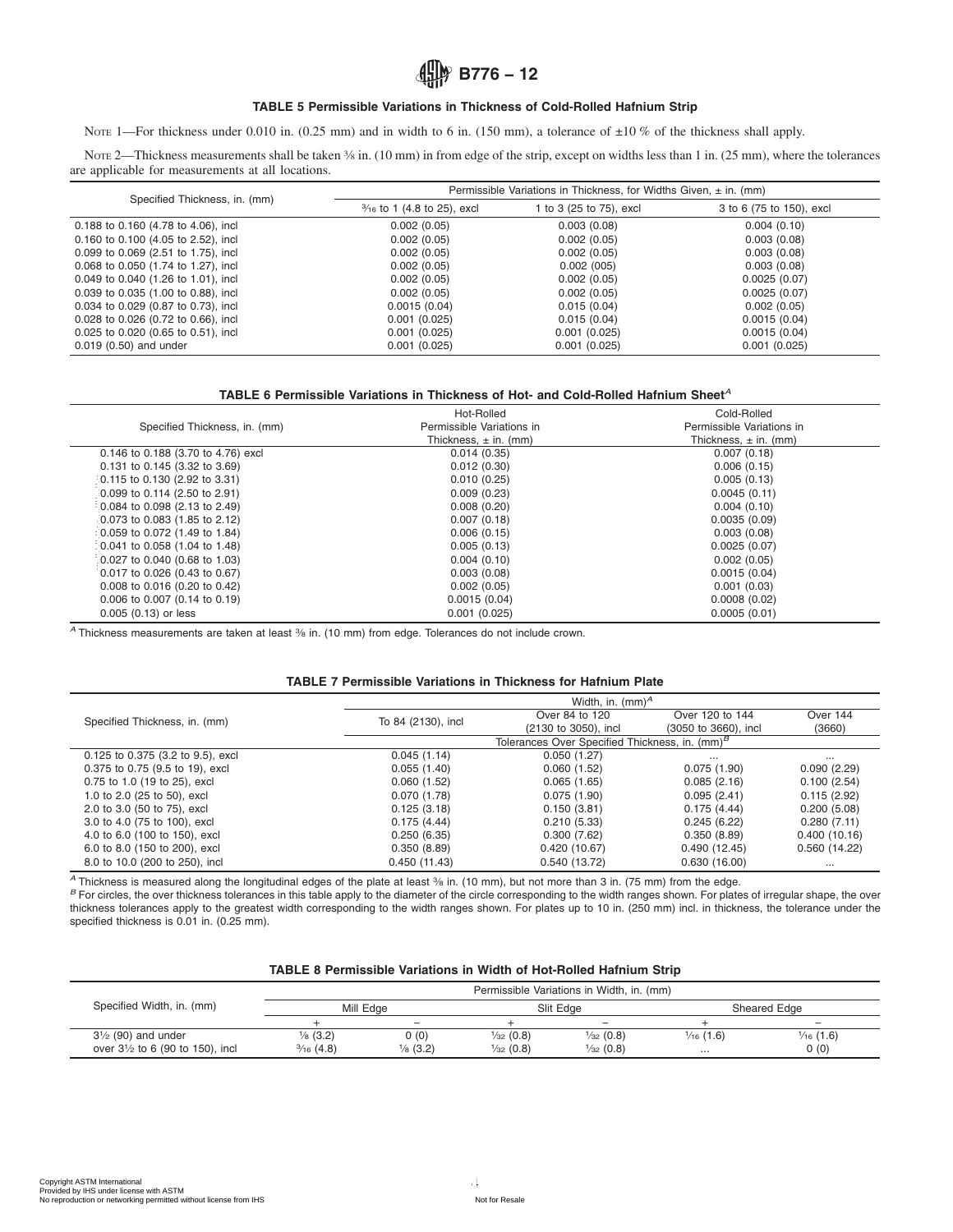<span id="page-4-0"></span>

| <b>TABLE 9 Permissible Variations in Width of Cold-Rolled Hafnium</b> |                   |  |
|-----------------------------------------------------------------------|-------------------|--|
|                                                                       | Strip (Slit Edge) |  |

| Specified Thickness,                       | Permissible Variations in Thickness, ±,<br>for Widths Given, in. (mm) |                                         |  |
|--------------------------------------------|-----------------------------------------------------------------------|-----------------------------------------|--|
| in. $(mm)$                                 | Under $\frac{1}{2}$ (12)                                              | $\frac{1}{2}$ to 6<br>(12 to 152), incl |  |
| 0.188 to 0.161 (4.76 to 4.08),<br>incl     | $\cdots$                                                              | 0.016(0.41)                             |  |
| $0.160$ to $0.100$ (4.07 to 2.53),<br>incl | 0.010(0.25)                                                           | 0.010(0.25)                             |  |
| 0.099 to 0.069 (2.52 to 1.74),<br>incl     | 0.008(0.20)                                                           | 0.008(0.20)                             |  |
| 0.068 (1.73) and under                     | 0.005(0.13)                                                           | 0.005(0.13)                             |  |

**TABLE 10 Permissible Variations in Width of Hot- and Cold-Rolled Hafnium Sheet**

| Specified Width, in. (mm) for<br>Thickness Under 3/16 in. (4.8 mm) | Permissible<br>Variations in Width,<br>in. $(mm)$ |
|--------------------------------------------------------------------|---------------------------------------------------|
| 6 to 24 (150 to 600), excl                                         | $+1/8$ , $-0$ ( $+3.2$ , $-0$ )                   |
| 24 to 48 (600 to 1200), excl                                       | $+1/8$ , $-0$ ( $+3.2$ , $-0$ )                   |
| 48 (1200) and over                                                 | $+3/16, -0$ (+4.8, -0)                            |

12.4 *Hot-Rolled Strip—*The following types of edges can be furnished on hot-rolled strip when specified in the purchase order:

12.4.1 Mill edge,

12.4.2 Slit edge, and

12.4.3 Sheared edge.

12.5 *Cold-Rolled Strip—*A slit edge is normally furnished on cold-rolled strip. A machined edge is available for weld preparation when specified in the purchase order.

12.6 *Sheet and Plate—*Both hot- and cold-rolled sheet and plate are furnished with a sheared edge.

# **13. Workmanship and Appearance**

13.1 Cracks, seams, slivers, blisters, burrs, and other injurious imperfections shall not exceed standards of acceptability agreed upon by the manufacturer and the purchaser.

13.2 The finished strip, sheet, or plate shall be visibly free of oxide, grease, oil, residual lubricants, and other extraneous materials.

13.3 Methods of testing for these defects and standards of acceptability shall be as agreed upon between the manufacturer and the purchaser.

13.4 The manufacturer shall be permitted to remove surface imperfections provided such removal does not reduce the dimensions below the minimum permitted by the tolerances for that dimension.

# **14. Number of Tests, Retests and Rework**

# 14.1 *Number of Tests:*

14.1.1 Two chemistry tests for hydrogen and nitrogen content shall be made from each lot of finished product.

14.1.2 Two tension tests shall be made from each lot, one in the longitudinal and one in the transverse direction at each of the required temperatures.

14.2 *Retests:*

14.2.1 If any sample or specimen exhibits obvious surface contamination or improper preparation, disqualifying it as a truly representative sample, it shall be discarded and a new sample or specimen substituted.

14.2.2 If the results of any chemical or mechanical property test lot are not in conformance with the requirements of this specification, the lot may be retested at the option of the manufacturer. Retests shall be made on double the original number of samples from the same lot. Both retest values shall conform to the requirements specified. These acceptable retest values will become the test values for certification.

14.2.3 If the results for the retest fail to conform to the specification, the material will be rejected in accordance with Section [17.](#page-6-0)

# 14.3 *Rework:*

14.3.1 If the results of the final sheet, strip, or plate inspections are not in conformance with the requirements of this specification, the lot may be reworked at the option of the manufacturer. The lot shall be acceptable if the results of all tests, after reworking, conform to this specification.

# **15. Sampling and Test Methods**

# 15.1 *Sampling:*

15.1.1 Samples for chemical and mechanical testing shall be taken from the finished material after all metallurgical processing to determine conformity to this specification. The samples may be taken prior to final inspection and minor surface conditioning by abrasion and pickling and shall be representative of the finished product.

15.1.2 Care shall be exercised to ensure that the sample selected for testing is representative of the material and that it is not contaminated by the sampling procedure. If there is any question relating to the sampling technique or the analyses, the methods of sampling analysis shall be as agreed upon between the purchaser and the manufacturer.

15.1.3 The utmost care must be used in sampling reactive metals for chemical analysis because of their great affinity for elements such as oxygen, nitrogen, and hydrogen. Therefore, in cutting samples for analysis, the operation should be carried out in a dust-free atmosphere. Chips should be collected from clean metal and tools should be clean and sharp. Samples for analysis should be stored in suitable containers. At  $(250)$  international 5 Provided as the model of a simple permitted by IHS 15 Capple and Text Method and the control or networking permitted with Association or networking to the provide the properties of the model of

15.2 *Test Methods:*

15.2.1 *Chemistry:*

15.2.1.1 Analyses shall be made using the manufacturer's standard methods.

15.2.1.2 The chemical composition enumerated in this specification shall in case of disagreement, be determined in accordance with the methods approved for referee purposes by ASTM International. Where such methods are not available, methods of analysis as mutually agreed upon by the manufacturer and the purchaser shall be employed.

15.2.2 *Tension Tests:*

15.2.2.1 The room temperature tensile tests shall be conducted in accordance with Test Methods [E8](#page-0-0) and elevated temperature tensile tests in accordance with Test Methods [E21.](#page-0-0) The yield strength shall be determined by the offset  $(0.2 \%)$ method. The tensile properties shall be determined using a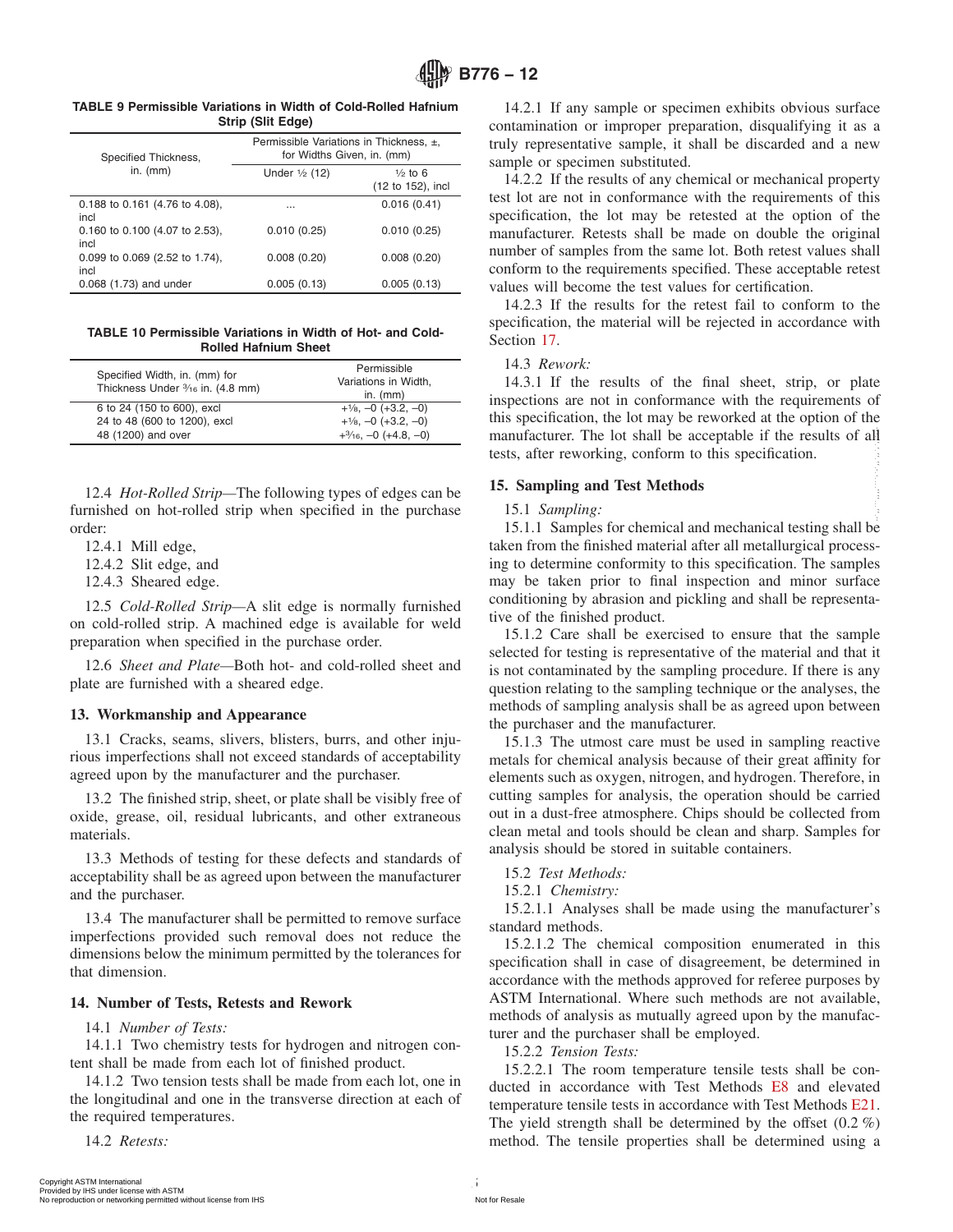# **<u></u><u></u><sup>***B***</sup> B776 – 12**

## **TABLE 11 Permissible Variations in Width and Length of Rectangular, Sheared Hafnium Plate**

<span id="page-5-0"></span>NOTE 1—The permissible variation under the specified width and length is  $\frac{1}{4}$  in. (6.4 mm).

NOTE 2—Rectangular plates over 1 in. (25 mm) in thickness are not commonly sheared, and are machined or otherwise cut to length and width or produced in the size as-rolled, uncropped.

|                                                    |                                                |                      |                     |                                 | Permissible Variations Over Specified Dimension, for Thickness Given, in. (mm) |                          |                     |
|----------------------------------------------------|------------------------------------------------|----------------------|---------------------|---------------------------------|--------------------------------------------------------------------------------|--------------------------|---------------------|
| Specified Length, in. (m) Specified Width, in. (m) |                                                | Under % in. (9.5 mm) |                     | % to % in. (9.5 to 16 mm), excl |                                                                                | 5/8 in. (16 mm) and Over |                     |
|                                                    |                                                | Width                | Length              | Width                           | Length                                                                         | Width                    | Length              |
| Under 120 (3.0)                                    | Under 60 (1.5)                                 | $\frac{3}{8}$ (9.5)  | $\frac{1}{2}$ (13)  | $\frac{7}{16}$ (11)             | $\frac{5}{6}$ (16)                                                             | $\frac{1}{2}$ (13)       | $\frac{3}{4}$ (20)  |
|                                                    | 60 to 84 (1.5 to 2.1), excl 7/16 (11)          |                      | $\frac{5}{8}$ (16)  | $\frac{1}{2}$ (13)              | $1\frac{1}{16}$ (18)                                                           | $\frac{5}{6}$ (16)       | $\frac{7}{8}$ (22)  |
|                                                    | 84 to 108 (2.1 to 2.74),<br>excl               | $\frac{1}{2}$ (13)   | $\frac{3}{4}$ (20)  | $\frac{5}{6}$ (16)              | $\frac{7}{8}$ (22)                                                             | $\frac{3}{4}$ (20)       | 1(25)               |
|                                                    | 108 (2.74) or over                             | $\frac{5}{6}$ (16)   | $\frac{7}{8}$ (22)  | $\frac{3}{4}$ (20)              | 1(25)                                                                          | $\frac{7}{8}$ (22)       | $1\frac{1}{8}$ (29) |
| 120 to 240 (3.0 to 6.0),<br>excl                   | Under 60 (1.5)                                 | $\frac{3}{8}$ (9.5)  | $\frac{5}{8}$ (16)  | $\frac{1}{2}$ (13)              | $\frac{7}{8}$ (22)                                                             | $\frac{5}{8}$ (16)       | 1(25)               |
|                                                    | 60 to 84 (1.5 to 2.1), excl 1/2 (13)           |                      | $\frac{3}{4}$ (20)  | $\frac{5}{6}$ (16)              | $\frac{7}{8}$ (22)                                                             | $\frac{3}{4}$ (20)       | 1(25)               |
|                                                    | 84 to 108 (2.1 to 2.74),<br>excl               | $\frac{9}{16}$ (14)  | $\frac{7}{8}$ (22)  | $1\frac{1}{16}$ (18)            | $15/16$ (24)                                                                   | $13/16$ (21)             | $1\frac{1}{8}$ (29) |
|                                                    | 108 (2.74) or over                             | $\frac{5}{6}$ (16)   | 1(25)               | $\frac{3}{4}$ (20)              | $1\frac{1}{8}$ (29)                                                            | $\frac{7}{8}$ (22)       | $1\frac{1}{4}$ (32) |
| 240 to 360 (6.0 to 9.0),<br>excl                   | Under 60 (1.5)                                 | $\frac{3}{8}$ (9.5)  | 1(25)               | $\frac{1}{2}$ (13)              | $1\frac{1}{8}$ (29)                                                            | $\frac{5}{6}$ (16)       | $1\frac{1}{4}$ (32) |
|                                                    | 60 to 84 (1.5 to 2.1), excl $\frac{1}{2}$ (13) |                      | 1(25)               | $\frac{5}{6}$ (16)              | $1\frac{1}{8}$ (29)                                                            | $\frac{3}{4}$ (20)       | $1\frac{3}{4}$ (32) |
|                                                    | 84 to 108 (2.1 to 2.74).<br>excl               | $\frac{9}{16}$ (14)  | 1(25)               | $1\frac{1}{16}$ (18)            | $1\frac{1}{8}$ (29)                                                            | $\frac{7}{8}$ (22)       | $1\%$ (35)          |
|                                                    | 108 (2.74 or over)                             | $1\frac{1}{16}$ (18) | $1\frac{1}{8}$ (29) | $\frac{7}{8}$ (22)              | $1\frac{1}{4}$ (32)                                                            | 1(25)                    | $1\%$ (35)          |
| 360 to 480 (9.0 to 12.0), Under 60 (1.5)<br>excl   |                                                | $\frac{7}{16}$ (11)  | $1\frac{1}{8}$ (29) | $\frac{1}{2}$ (13)              | $1\frac{1}{4}$ (32)                                                            | $\frac{5}{6}$ (16)       | $1\frac{1}{2}$ (38) |
|                                                    | 60 to 84 (1.5 to 2.1), excl $\frac{1}{2}$ (13) |                      | $1\frac{1}{4}$ (32) | $\frac{5}{6}$ (16)              | $1\%$ (35)                                                                     | $\frac{3}{4}$ (20)       | $1\frac{1}{2}$ (38) |
|                                                    | 84 to 108 (2.1 to 2.74),<br>excl               | $\frac{9}{16}$ (14)  | $1\frac{1}{4}$ (32) | $\frac{3}{4}$ (20)              | $1\%$ (35)                                                                     | $\frac{7}{8}$ (22)       | $1\frac{1}{2}$ (38) |
|                                                    | 108 (2.74) or over                             | $\frac{3}{4}$ (20)   | $1\%$ (35)          | $\frac{7}{8}$ (22)              | $1\frac{1}{2}$ (38)                                                            | 1(25)                    | $1\frac{5}{6}$ (41) |
| 480 to 600 (12.0 to<br>15.0), excl                 | Under 60 (1.5)                                 | $\frac{7}{16}$ (11)  | $1\frac{1}{4}$ (32) | $\frac{1}{2}$ (13)              | $1\frac{1}{2}$ (38)                                                            | $\frac{5}{8}$ (16)       | $1\%$ (41)          |
|                                                    | 60 to 84 (1.5 to 2.1), excl $\frac{1}{2}$ (13) |                      | $1\%$ (35)          | $\frac{5}{6}$ (16)              | $1\frac{1}{2}$ (38)                                                            | $\frac{3}{4}$ (20)       | $1\%$ (41)          |
|                                                    | 84 to 108 (2.1 to 2.74),<br>excl               | $\frac{5}{6}$ (16)   | $1\%$ (35)          | $\frac{3}{4}$ (20)              | $1\frac{1}{2}$ (38)                                                            | $\frac{7}{8}$ (22)       | $1\%$ (41)          |
|                                                    | 108 (2.74) or over                             | $\frac{3}{4}$ (20)   | $1\frac{1}{2}$ (38) | $\frac{7}{8}$ (22)              | $1\frac{5}{6}$ (41)                                                            | 1(25)                    | $1\frac{3}{4}$ (45) |
| 600 (15.0) or over                                 | Under 60 (1.5)                                 | $\frac{1}{2}$ (13)   | $1\frac{3}{4}$ (45) | $\frac{5}{6}$ (16)              | $1\%$ (48)                                                                     | $\frac{5}{6}$ (16)       | $1\%$ (48)          |
|                                                    | 60 to 84 (1.5 to 2.1), excl % (16)             |                      | $1\frac{3}{4}$ (45) | $\frac{3}{4}$ (20)              | $1\%$ (48)                                                                     | $\frac{7}{8}$ (22)       | $1\%$ (48)          |
|                                                    | 84 to 108 (2.1 to 2.74),<br>excl               | $\frac{5}{6}$ (16)   | $1\frac{3}{4}$ (45) | $\frac{3}{4}$ (20)              | $1\%$ (48)                                                                     | $\frac{7}{8}$ (22)       | $1\%$ (48)          |
|                                                    | 108 (2.74) or over                             | $\frac{7}{8}$ (22)   | $1\frac{3}{4}$ (45) | 1(25)                           | 2(50)                                                                          | $1\frac{1}{8}$ (29)      | $2\frac{1}{4}$ (57) |

#### **TABLE 12 Permissible Variations in Length of Hot- and Cold-Rolled Hafnium Strip**

| Specified Length, ft (m)       | Permissible Variations in<br>Length, in. (mm) |
|--------------------------------|-----------------------------------------------|
| To 5 (1.5), incl               | $+$ $\frac{3}{6}$ , $-$ 0 (+9.5, -0)          |
| Over 5 to 10 (1.5 to 3), incl  | $+$ 1/2, - 0 (+13, -0)                        |
| Over 10 to 20 (3 to 6.1), incl | $+5/8$ , $-0$ (+16, -0)                       |
|                                |                                               |

strain rate of 0.003 to 0.007 in./in./min (mm/mm/min) through the yield strength. After the yield strength has been exceeded, the crosshead speed can be increased to approximately 0.05 in./in./min (mm/mm/min) to produce failure in approximately one additional minute. Over 10 to 20 (3 to 6.1), incl<br>  $+56, -0$   $(+16, -0)$ <br>
Strain rate of 0.003 to 0.007 in./in./min (mm/mm/min) through<br>
the yield strength. After the yield strength has been exceeded, propo<br>
the crosshead speed can be increase

#### **TABLE 13 Permissible Variations in Length of Hot- and Cold-Rolled Hafnium Sheet**

| Specified Length, ft (m)       | Permissible Variations in<br>Length, in. (mm) |
|--------------------------------|-----------------------------------------------|
| To 5 (1.5), incl               | $+$ $\frac{3}{8}$ , $-$ 0 (+9.5, -0)          |
| Over 5 to 10 (1.5 to 3), incl  | $+$ 1/ <sub>2</sub> , - 0 (+13, -0)           |
| Over 10 to 15 (3 to 4.6), incl | $+1, -0$ (+25, -0)                            |

15.2.2.2 Small size, 1-in. (25-mm) gauge length specimens, proportional to the standard specimen, can be used.

15.2.3 *Flatness:*

15.2.3.1 Flatness shall be determined in accordance with [Eq](#page-6-0) [1](#page-6-0) (see [Fig. 1\)](#page-8-0):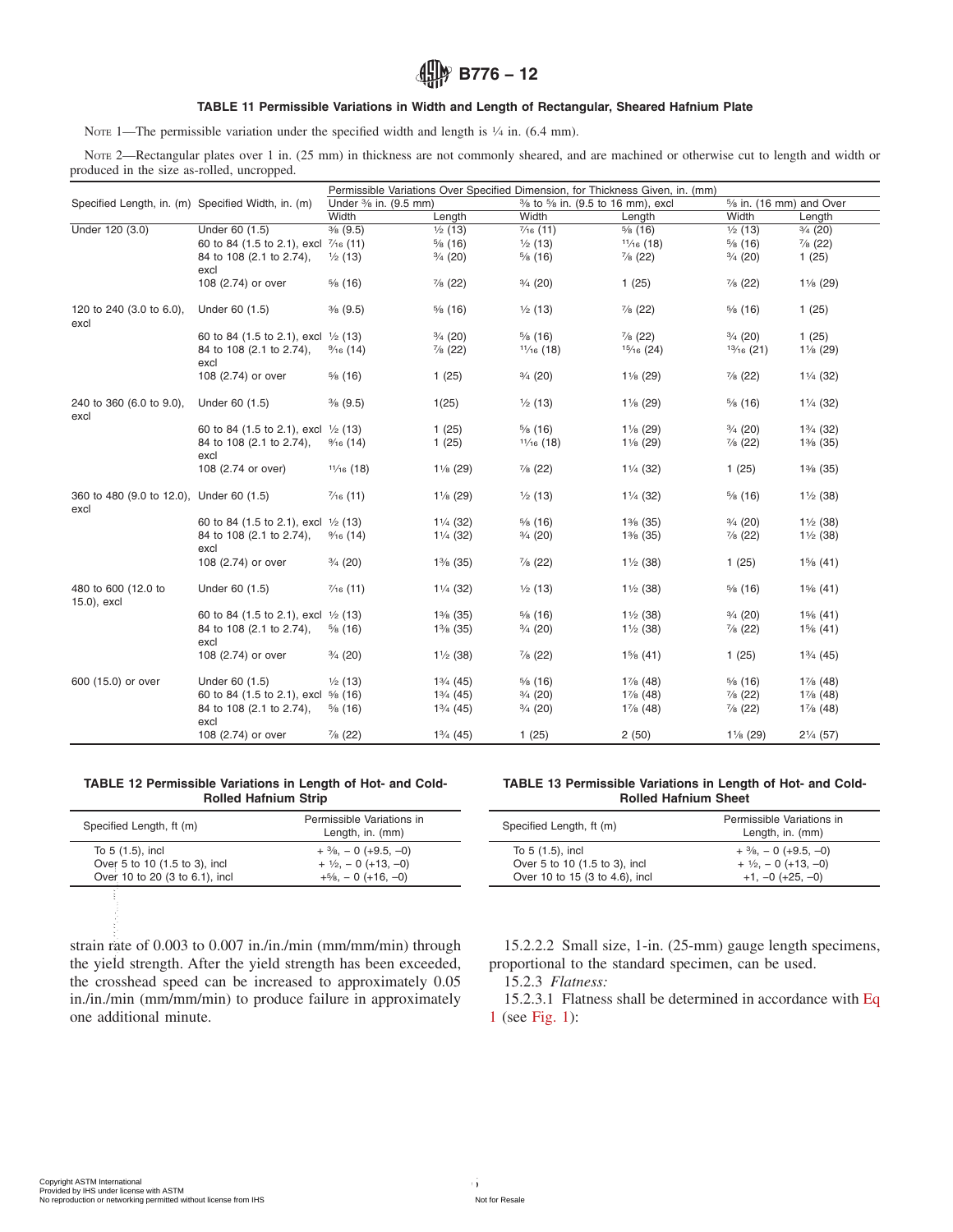#### <span id="page-6-0"></span>**TABLE 14 Crown Tolerances for Hot-Rolled Hafnium Strip**

| Permissible Variations in<br>Thickness from Edge to Center of<br>Strip.<br>for Widths Given, in. (mm) |
|-------------------------------------------------------------------------------------------------------|
| 0.003(0.08)<br>0.004(0.10)                                                                            |
|                                                                                                       |

#### **TABLE 15 Crown Tolerances for Cold-Rolled Hafnium Strip**

| Specified Thickness, in.<br>(mm) | Tolerance by Which the Thickness at<br>Middle of Strip may be Greater than at<br>Edges, for<br>Widths to 6 in. (150 mm), in. (mm) |
|----------------------------------|-----------------------------------------------------------------------------------------------------------------------------------|
| 0.005 to 0.010                   | 0.0008(.02)                                                                                                                       |
| $(.13 \text{ to } .25)$ , incl   |                                                                                                                                   |
| Over 0.010 to 0.025              | $0.001$ $(.025)$                                                                                                                  |
| $(.25 \text{ to } .64)$ , incl   |                                                                                                                                   |
| Over 0.025 to 0.065              | 0.0015(.04)                                                                                                                       |
| $(.64 \text{ to } 1.65)$ , incl  |                                                                                                                                   |
| Over 0.065 to 0.188              | 0.002(.05)                                                                                                                        |
| $(1.65 \text{ to } 4.8)$ , excl  |                                                                                                                                   |

#### **TABLE 16 Crown Tolerances for Hot-Rolled Hafnium Sheet**

| Specified Width, in. (mm)        | Permissible Variations in Thickness<br>from Edge to Center of Strip, for<br>Widths Given, in. (mm) |
|----------------------------------|----------------------------------------------------------------------------------------------------|
| 6 to 12 (150 to 300), incl       | 0.004(0.10)                                                                                        |
| Over 12 to 18 (300 to 460), incl | 0.006(0.15)                                                                                        |
| Over 18 to 24 (460 to 500), excl | 0.008(0.20)                                                                                        |

$$
Flatness, \, \% = (H/L) \times 100 \tag{1}
$$

where:

- $H =$  maximum vertical distance between a flat reference surface and the lower surface of the sheet, and
- *L* = minimum horizontal distance between the highest point on the sheet and the point of contact with a flat reference surface. [\(Fig. 1](#page-8-0) is included to illustrate the method for taking measurements for calculation of sheet flatness; however, a value of *H* less than  $\frac{1}{32}$  in. (0.8 mm) shall not be cause for rejection.)

#### **16. Inspection**

16.1 The manufacturer shall inspect the material covered by this specification prior to shipment. If so specified in the purchase order, the purchaser or his representative may witness the testing and inspection of the material at the place of manufacture. In such cases the purchaser shall state in his purchase order which tests he desires to witness. The manufacturer shall give ample notice to the purchaser as to the time and place of designated test. If the purchaser's representative does not present himself at the time agreed upon for the testing, the manufacturer shall consider the requirement for purchaser's inspection at the place of manufacture to be waived.

16.2 The manufacturer shall afford the inspector representing the purchaser, without charge, all reasonable facilities to satisfy him that the material is being furnished in accordance with this specification. This inspection shall be so conducted as not to interfere unnecessarily with the operation of the works. According the contract the material final 7 and place of designated test. If the purchaser's representative and the same safe delivery to its destination when properly transies the manufacture shall consider the requiremen

## **17. Rejection and Referee**

17.1 Material not conforming to the specification or to authorized modifications shall be subject to rejection by the purchaser.

17.2 Unless otherwise specified, rejected material may be returned to the manufacturer at the manufacturer's expense, unless the purchaser receives, within three weeks of the notice of rejection, other instructions for disposition.

17.3 In the event of disagreement between the manufacturer and the purchaser on the conformance of the material to the requirements of this specification or any special test specified by the purchaser, a mutually acceptable referee shall perform the tests in question. The results of the referee's testing shall be used in determining conformance of the material to this specification.

### **18. Certification**

18.1 A producer or supplier shall furnish the purchaser with a certificate that the material was manufactured, sampled, tested, and inspected in accordance with this specification and has been found to meet the requirements. The certificate shall include a report of the test results.

#### **19. Product Marking**

19.1 When specified, each plate, sheet, and strip shall be marked with the number of this specification, type, temper, lot number, manufacturer's identification, nominal thickness in inches, and gross, net, and tare weights. Characters shall be not less than 3⁄8 in. (9.5 mm) in height, applied with a suitable marking fluid and capable of being removed without rubbing. The markings or their removal shall have no deleterious effect on the material or its performance. The characters shall be sufficiently stable to withstand ordinary handling.

19.2 When specified, plate and flat sheet shall be marked in lengthwise rows of characters recurring at intervals not greater than 2 ft (0.6 m), the rows spaced not more than 3 in. (76 mm) apart and alternately staggered.

19.3 When specified, coiled strip and sheet shall be marked near the outside of the coil.

# **20. Packaging and Package Marking**

20.1 Unless otherwise specified, material purchased under this specification may be packaged for shipment either by boxing, crating, single boarding, burlapping, palletizing, or with no protection, in accordance with the manufacturer's standard practice.

20.2 All material shall be packaged in such a manner as to assure safe delivery to its destination when properly transported by any common carrier.

20.3 The package shall be so marked as to indicate the nature of any special handling required.

20.4 Each bundle, box, or coil shall be legibly and conspicuously marked or tagged with the following information:

20.4.1 Purchase order or contract number,

20.4.2 Form and dimensions,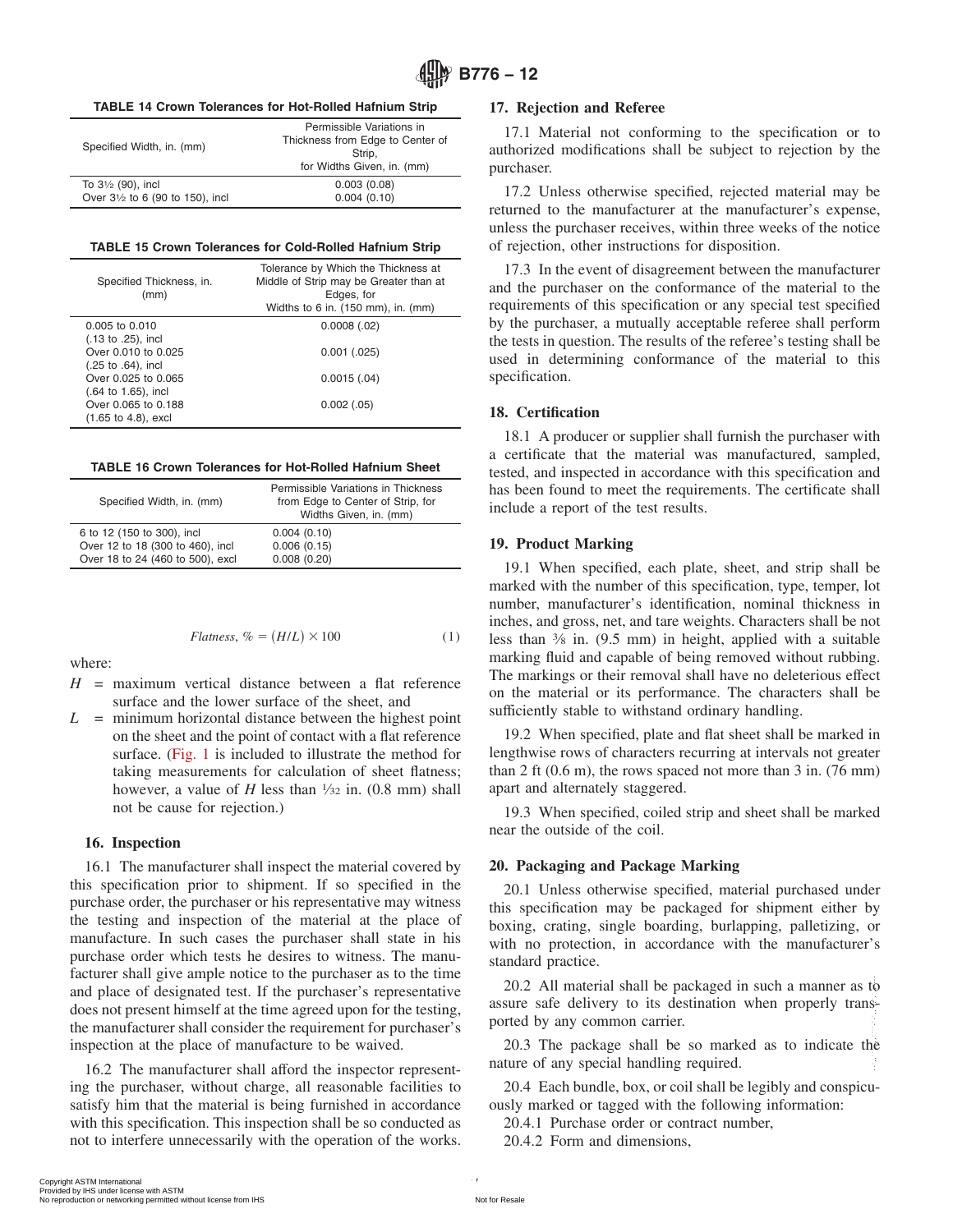# **B776 – 12**

**TABLE 17 Crown Tolerances for Cold-Rolled Hafnium Sheet**

<span id="page-7-0"></span>

|                                                  | Tolerance by Which the Thickness at Middle of Strip may be |                                  |  |
|--------------------------------------------------|------------------------------------------------------------|----------------------------------|--|
| Specified Thickness, in. (mm)                    | Greater than at the Edges, for Widths Given, in. (mm)      |                                  |  |
|                                                  | 6 to 12 (150 to 300), incl                                 | Over 12 to 24 (300 to 600), incl |  |
| 0.005 to 0.010 (.13 to .25), incl                | 0.001(.025)                                                | $0.0015$ $(.04)$                 |  |
| Over 0.010 to 0.025 (.25 to .64), incl           | 0.0015(.04)                                                | $0.002$ $(.05)$                  |  |
| Over 0.025 to 0.065 (.64 to 1.65), incl          | 0002(.05)                                                  | $0.0025$ $(.06)$                 |  |
| Over 0.065 to $\frac{3}{16}$ (1.65 to 4.8), excl | 0.0025(.06)                                                | 0.003(.08)                       |  |

#### **TABLE 18 Camber Tolerance for Hot- and Cold-Rolled Hafnium Strip***<sup>A</sup>*

| <b></b>                                    |                                                                                  |
|--------------------------------------------|----------------------------------------------------------------------------------|
| Specified Width, in. (mm)                  | Tolerance, per Unit Length<br>of any 8 ft. $(2.4 \text{ m})$ , in. $(\text{mm})$ |
| To $1\frac{1}{2}$ (38), incl               | $\frac{1}{8}$ (3.2)                                                              |
| Over $1\frac{1}{2}$ to 6 (38 to 150), incl | $\frac{3}{32}$ (2.4)                                                             |

J

*<sup>A</sup>* Camber is the greatest deviation of a side edge from a straight line, the measurement being taken on the concave side with a straightedge.

#### **TABLE 19 Camber Tolerances for Hot-and Cold-Rolled Hafnium Sheet***<sup>A</sup>*

| Specified Width, in. (mm)  | Tolerance per Unit Length<br>of any 8 (24), in. (mm) |
|----------------------------|------------------------------------------------------|
| 6 to 36 (600 to 900), incl | $\frac{1}{8}$ (3.2)                                  |
| Over 36 (900)              | $\frac{3}{32}$ (2.4)                                 |

*<sup>A</sup>* Camber is the greatest deviation of a side edge from a straight line, the measurement being taken on the concave side with a straightedge.

#### **TABLE 20 Camber Tolerances for Hafnium Plates***<sup>A</sup>*

| Tolerance: | $\frac{1}{6}$ in. (3.2 mm) $\times$ (number of feet of length/5)<br>(number of metres/ $(1.5)$ ) |
|------------|--------------------------------------------------------------------------------------------------|
|            |                                                                                                  |

*<sup>A</sup>* Camber is the greatest deviation of a side edge from a straight line, the measurement being taken on the concave side with a straightedge.

#### **TABLE 21 Diameter Tolerances for Circular Hafnium Plates**

|                                                                                                   | Specified                                              |                                             | Tolerance Over Specified Diameter for<br>Given Diameter and Thickness<br>(No Tolerance Under), in. (mm) |                                                            |  |  |
|---------------------------------------------------------------------------------------------------|--------------------------------------------------------|---------------------------------------------|---------------------------------------------------------------------------------------------------------|------------------------------------------------------------|--|--|
|                                                                                                   | Diameter,<br>in. $(m)$                                 | To % (9.5),<br>incl,<br>in Thickness        | $\frac{3}{8}$ to $\frac{5}{8}$<br>$(9.5 \text{ to } 16),$<br>excl,<br>in Thickness                      | 5/8 (16) and Over<br>in Thickness <sup>A</sup>             |  |  |
|                                                                                                   | To 60 (1.5), excl<br>60 to 84 (1.5 to<br>$2.1$ ), incl | $\frac{1}{4}$ (6.4)<br>$\frac{5}{16}$ (8.0) | $\frac{3}{8}$ (9.5)<br>$\frac{7}{16}$ (11)                                                              | $\frac{1}{2}$ (13)<br>$\frac{9}{16}$ (14)                  |  |  |
|                                                                                                   | 84 to 108 (2.1)<br>to $2.8$ ), excl                    | $\frac{3}{8}$ (9.5)                         | $\frac{1}{2}$ (13)                                                                                      | $\frac{5}{6}$ (16)                                         |  |  |
|                                                                                                   | 108 to 130 (2.8)<br>to $3.3$ ), incl                   | $\frac{7}{16}$ (11)                         | $\frac{9}{16}$ (14)                                                                                     | $1\frac{1}{16}$ (17.5)                                     |  |  |
|                                                                                                   |                                                        |                                             |                                                                                                         |                                                            |  |  |
|                                                                                                   |                                                        |                                             |                                                                                                         |                                                            |  |  |
| 20.4.3 Grade,<br>20.4.4 Size,<br>20.4.5 Lot, heat, or ingot number,                               |                                                        |                                             | 21. Keywords                                                                                            | 21.1 foil; hafnium; hafniu<br>sheet; hafnium nuclear appli |  |  |
| 20.4.6 Condition,<br>20.4.7 Gross, net and tare weights, and<br>20.4.8 ASTM specification number. |                                                        |                                             |                                                                                                         | sheet; hafnium strip                                       |  |  |
|                                                                                                   |                                                        |                                             |                                                                                                         |                                                            |  |  |
|                                                                                                   |                                                        |                                             |                                                                                                         |                                                            |  |  |
|                                                                                                   |                                                        |                                             |                                                                                                         |                                                            |  |  |

- 20.4.7 Gross, net and tare weights, and
- 20.4.8 ASTM specification number.

# **21. Keywords**

21.1 foil; hafnium; hafnium alloy; hafnium drawing grade sheet; hafnium nuclear applications; hafnium plate; hafnium sheet; hafnium strip